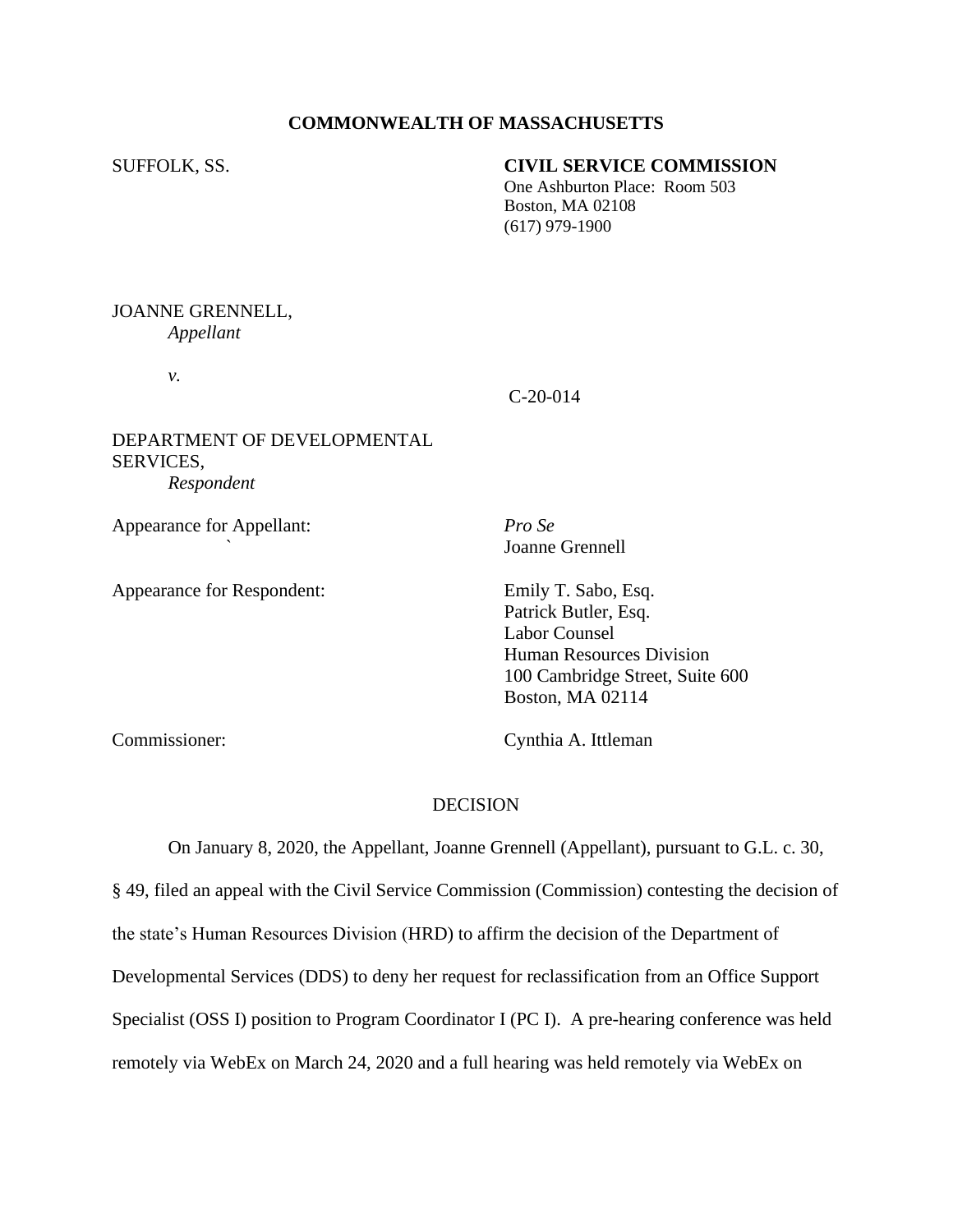June 1, 2020.<sup>1</sup> The hearing was digitally recorded and both parties were provided with a recording of the hearing.<sup>2</sup> Both parties submitted post-hearing briefs. For the reasons stated herein, the appeal is denied.

### **FINDINGS OF FACT:**

The Respondent entered ten exhibits into evidence (Resp. Ex. 1-10) and the Appellant entered eight exhibits (App. Ex. 1-8) into evidence at hearing. Based on these exhibits, the testimony of the following witnesses:

*Called by Respondent*:

- Colleen Mulligan, DDS, South Coastal Area Director
- Kathy Doyle, EOHHS, Personnel Analyst
- Mary Connelly, EOHHS Classification and Compensation Lead

*Called by Appellant*:

■ Joanne Grennell, Appellant

and taking administrative notice of all matters filed in the case, and pertinent rules, statutes and caselaw, a preponderance of credible evidence establishes the following facts:

1. The Appellant has worked for DDS for seventeen years. She began her employment with DDS as a Clerk IV and in 2016 became an Office Support Specialist I (OSS I). (Appellant Testimony; Stip. Facts).

<sup>&</sup>lt;sup>1</sup> The Standard Adjudicatory Rules of Practice and Procedure, 801 CMR §§ 1.00 (formal rules) apply to adjudications before the Commission with Chapter 31 or any Commission rules taking precedence.

 $<sup>2</sup>$  If there is a judicial appeal of this decision, the plaintiff in the judicial appeal would be obligated to supply the</sup> court with a transcript of this hearing to the extent that he/she wishes to challenge the decision as unsupported by substantial evidence, arbitrary or capricious, or an abuse of discretion. In such cases, the recording should be used by the plaintiff in the judicial appeal to transcribe the recording into a written transcript.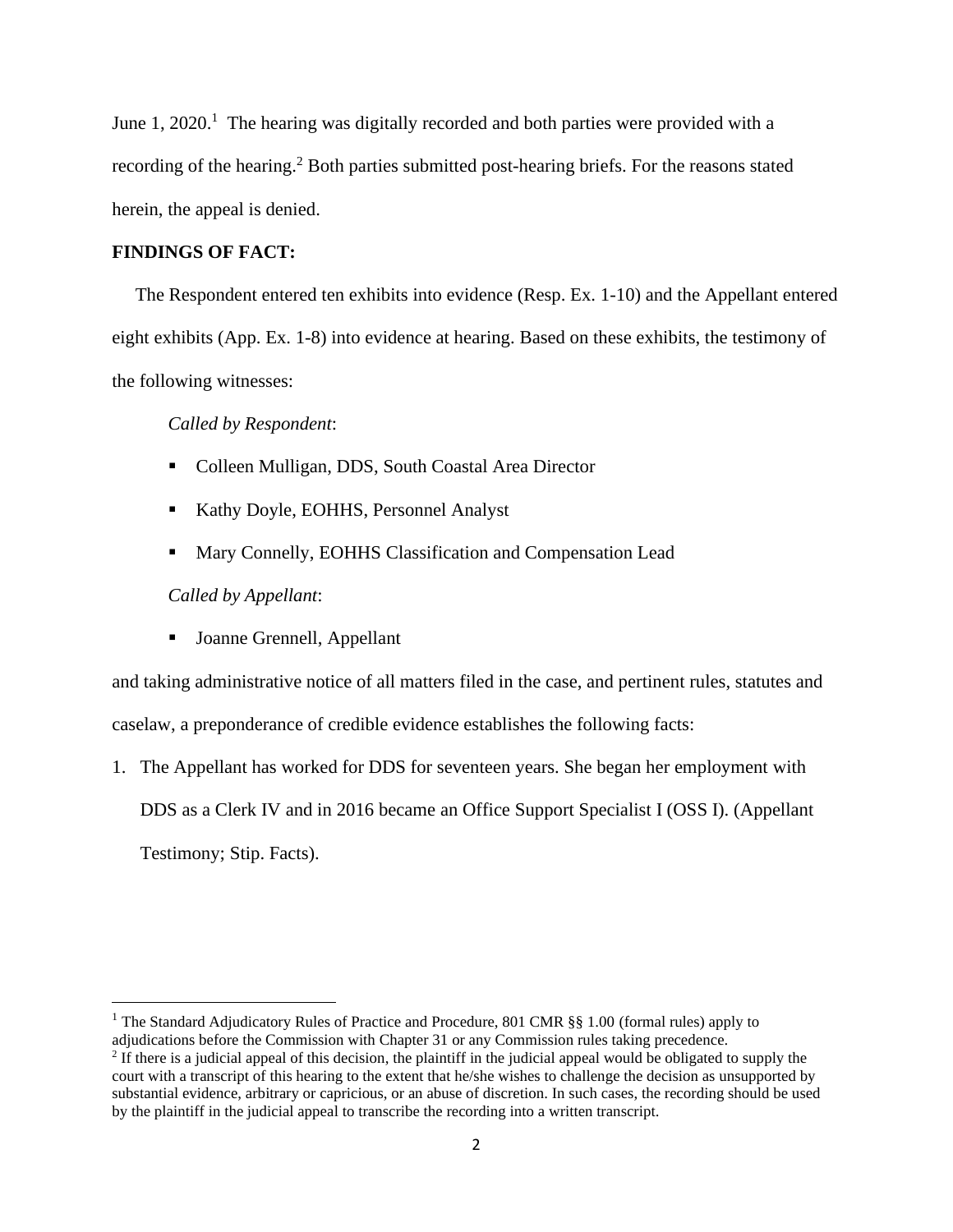- 2. The Appellant's direct supervisor, Ms. Mulligan, the DDS Area Director, noted that the Appellant's attention to detail and organizational skills are critical and ensure that the work of the office was completed accurately and in a timely manner. The Appellant's work is greatly appreciated. (Resp. Ex. 7).
- 3. On June 18, 2018, the Appellant filed an appeal for a reclassification with the DDS because she believed that her multiple work responsibilities exceeded those of an OSS I and that her job title does not fit the job she has been performing. (Resp. Ex. 9; Appellant Testimony).
- 4. Ms. Doyle, at EOHHS, processes employee requests for classification. When she received the Appellant's request, she conducted a desk audit, which included interviewing the Appellant and writing up the Interview Guide, using the applicant's language and information. The Appellant reviewed the Interview Guide, requested two edits, which were made, and Ms. Doyle sent the Interview Guide to the regional director and the Classification Unit. (Doyle Testimony).
- 5. In the Interview Guide, the Appellant listed her primary job function as ensuring that budgets are on track. This includes identifying different authorization sources for outside providers with whom DDS contracts, referred to as agencies, and balancing accounts between the regional office and the area office. The Appellant indicated that the nature and purpose of her work relationships is contracts and budgeting. (Resp. Ex. 5)
- 6. In response to the question, "What people or groups of people do you come in contact within the performance of your job both within and outside your agency?" on the Interview Guide, the Appellant answered that she contacts CEOs, DDS Contract Staff, Budget Directors, and Human Service Coordinators. She reviews budgets with every provider agency and is in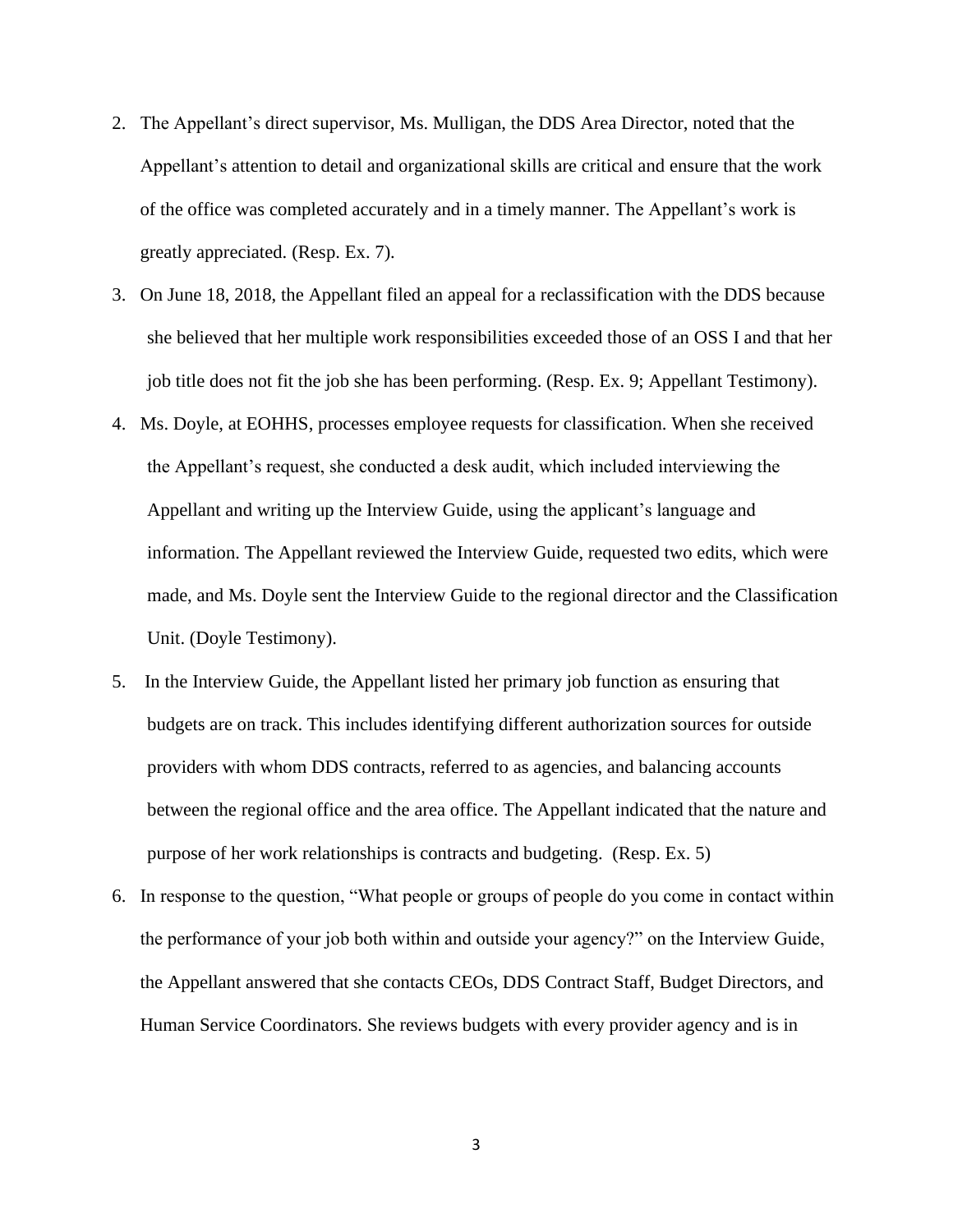contact with providers such as Greater Boston, Newton South Norfolk, and Charles River

West to confirm and maintain services for individuals attending programs. (Resp. Ex. 5).

- 7. The majority of the Appellant's time is spent on contracts, with the time percentages as follows:
	- 70% of time is spent working with contract information. The majority of her job is spent on creating, maintaining, and tracking databases for Authorizations for services. She runs contract reports in a database; she files, revises and voids items in the databases… She reconciles the Area Office activity with DDS Contract Unit and the Regional Office activity and transfers funds from on area to another.
	- 20% of her time is spent on Family Support activities: rosters, stipends, and adult foster care. She creates, maintains, reviews and updates databases for these programs and reconciles her tracking sheet with the Regional Offices Contract Units information.
	- 5% of her time is spent working with the Meditech program. She enrolls, removes, and voids items. She researches a lot of Adult Foster Care spreadsheets in Meditech to prevent double dipping.
	- 5% of her time is spent as the "Go To" person in the office. She is responsible for the entrance cards into the building, is the internal troubleshooter for IT issues, printers, emails, calendars, Microsoft programs. She reviews all services. (Resp. Ex. 5; Appellant Testimony).
- 8. Ms. Mulligan, the Appellant's direct supervisor, agrees with these percentages of work allocation and stated that during some times of the year the Appellant could spend more than 70% of time on the contracts work. (Mulligan Testimony).
- 9. After receiving the Interview Guide from Ms. Doyle, Ms. Connelly at EOHHS reviewed the Appellant's reclassification materials, including the Appellant's Interview Guide, the Form 30 for the position, the duties on the Appellant's EPRS, and the job specifications for the OSS I and PC I. Ms. Connelly compared the duties and found that the majority of the time, the Appellant was engaged in preparing, processing, and tracking, the type of work that falls within the category of administrative support. She found that the volume of the Appellant's work had increased but that the type of work she performs had not changed. Ms. Connelly recommended denying the Appellant's request. (Connelly Testimony).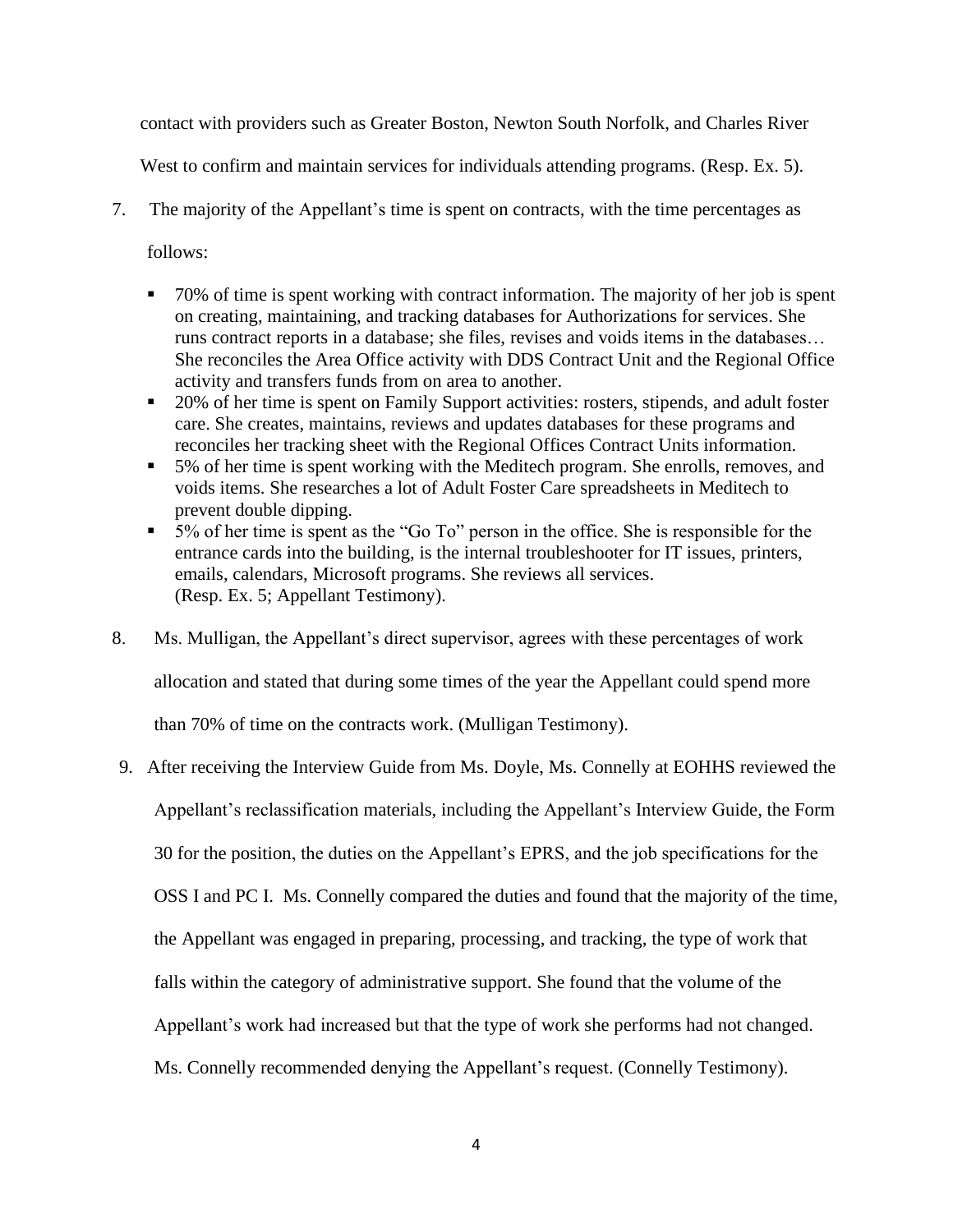- 10. The Appellant's request for classification was denied on August 29, 2019. The basis for this decision was that the majority of the work performed by the Appellant was "providing administrative support to assigned personnel and using databases to create spreadsheets and prepare reports," and not "coordinating, monitoring, implementing, or developing programs that are core functions of a Program Coordinator I." (Resp. Ex. 8).
- 11. When the Appellant submitted her request for reclassification in 2018, the Form 30 stated that the primary purpose of a Fiscal/Administrative Coordinator (OSS I) is as follows:

The Fiscal/Administrative Coordinator oversees all of the Area Office's fiscal tracking and contract activities under the direction of the Area Director.

Acts as a liaison to the Regional Contract Specialist and to each provider's Contract Office. (App. Ex. 2).

The 2019 version of the Form 30 includes those two sentences and also provides, "Is an

integral part of the Administrative Support Team, providing administrative support to Area

personnel as well as managing operational needs of the office."<sup>3</sup> (Resp. Ex. 2).

13. The Appellant's Form 30 includes many duties and responsibilities, the following of which

are relevant to this appeal:<sup>4</sup>

- Complete and monitor fiscal activity including preparing, processing and tracking all authorizations and transfers, including ensuring that rosters submitted are accurate in enrollment and funding.
- **•** Prepare and maintain a tracking system for all area expenditures and assets, including holds and projected costs/allocations to ensure the Area Director has updated information for funding decisions.
- Schedule and prepare agency specific reports for the Area Director in preparation for annual contract negotiation meetings and participate in these meetings. Track the

<sup>&</sup>lt;sup>3</sup> In her appeal to the Commission, the Appellant compared her duties with those of the 2016 Form 30 duties of a PC I. (App. Ex. 1). The Appellant testified that she had relied on the 2016 Form 30 and that the Form 30 used by EOHHS was written in 2019. (Appellant Testimony). The Appellant submitted her request for classification on June 18, **2018** and her denial letter was sent on August 29, **2019**, after the 2019 Form 30 was in effect. (App. Ex. 1-2: Resp. Ex. 2).

<sup>4</sup> The 2016 and 2019 Form 30 differ slightly in terms of duties and responsibilities but most notably the 2019 Form lacks duty #2 of the 2016 Form, "Provide ongoing *fiscal analysis* through the fiscal year – *provide budget status and recommendations* to Area Director based on analysis of the area's limited resources….". (emphasis added).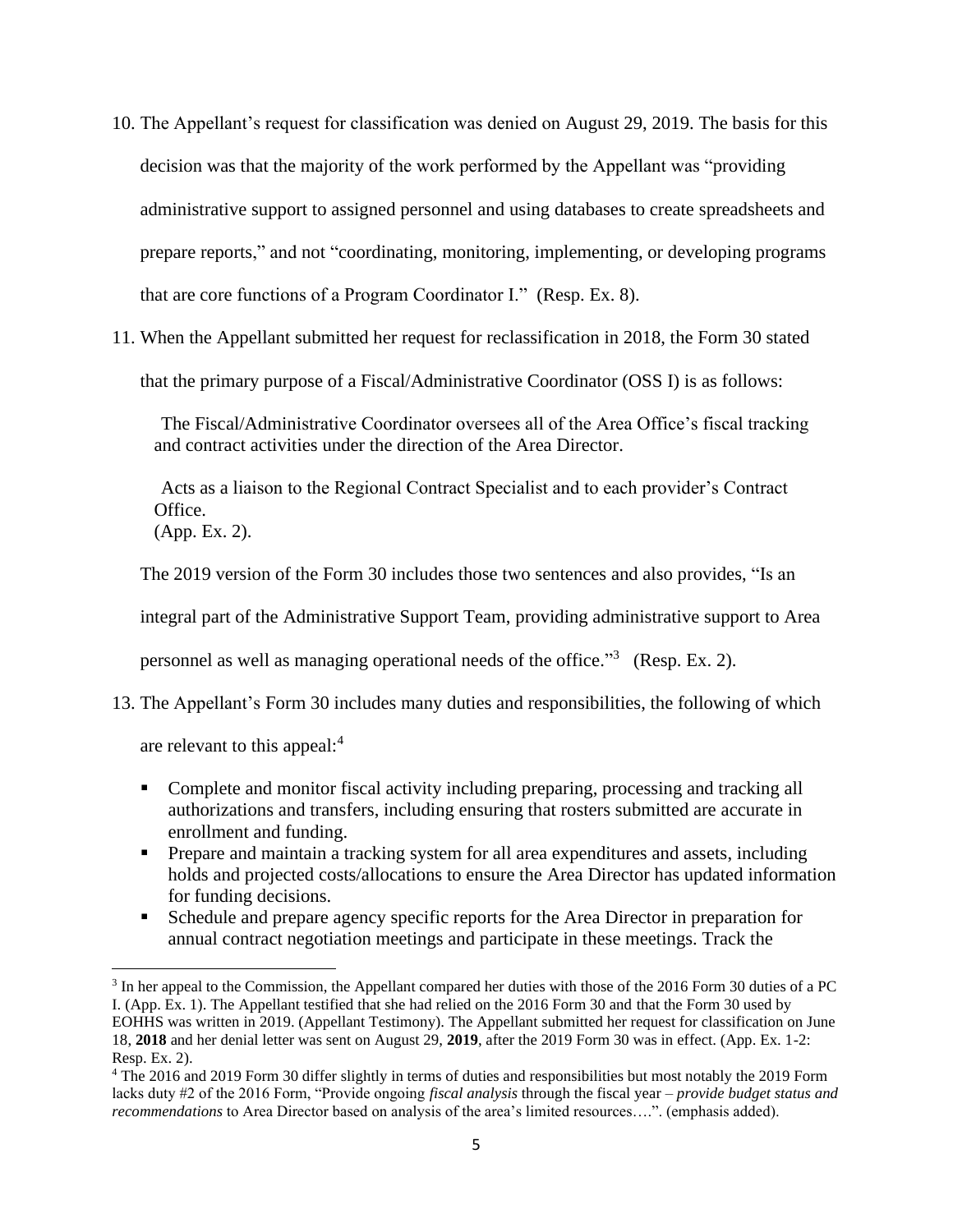agreements made at those meetings through the next fiscal year roster submissions to ensure accuracy.

- Work with the Regional Contract Office/Contract Specialist in tracking and processing expenditures and overall budget.
- **•** Initiate and track transfer and authorization activity with other area offices. Contact and coordinate fiscal/roster issues with the area's provider staff.
- Arrange for, and monitor, all Meditech enrollment activity for service changes.
- Identify for the Administrative Assistant Site ID requests as needed for the area's contracts.
- **•** Provide education and assistance to area staff (Service Coordinators and Supervisors) regarding client funding and movement, improving staff skills in completing their work with guardians and providers.
- Maintain and update Family Support Rosters.
- Prepare the Assistant Area Director internal authorizations for each expenditure identifying the use of each center's funding/individual recipient.
- Track all Family Support 3779 expenditures to ensure that the appropriate amount of funding is available to meet the needs of each Family Support Center.
- Work with Center personnel to ensure that the Area's tracking matches their tracking and the balances of the 3779 accounts match.
- Work within the Area's Administrative Support Team to ensure that daily operations are completed.
- Assist the Area Director in managing the office's daily operations, scheduling meetings/space, communicating with the property management, IT, phone communications. (App. Ex.1)
- 14. The minimum entrance requirements for the OSS I position are at least two years of full time

or equivalent professional, administrative or managerial experience in business

administration, business management, or public administration of which major duties

included program management, program administration, program coordination, and

program planning and/or program analysis, as detailed in the Form 30. (Resp. Ex. 2).

15. The Appellant's 2019 EPRS lists her duties as follows:

# Duty 1: Support the Area Director in managing the fiscal work of the Area Office.

- Compare and monitor all fiscal activity including preparing, processing, and tracking all authorizations and transfers
- Analyze roster submissions from providers to ensure they are accurate based on the authorizations issued and circulation to Area Director, Assistant Area Director, and AA.
- Work with the Area Director to prepare for annual negotiation meetings, scheduling providers and tracking agreements made at those meetings through the start of the next fiscal year to ensure accuracy.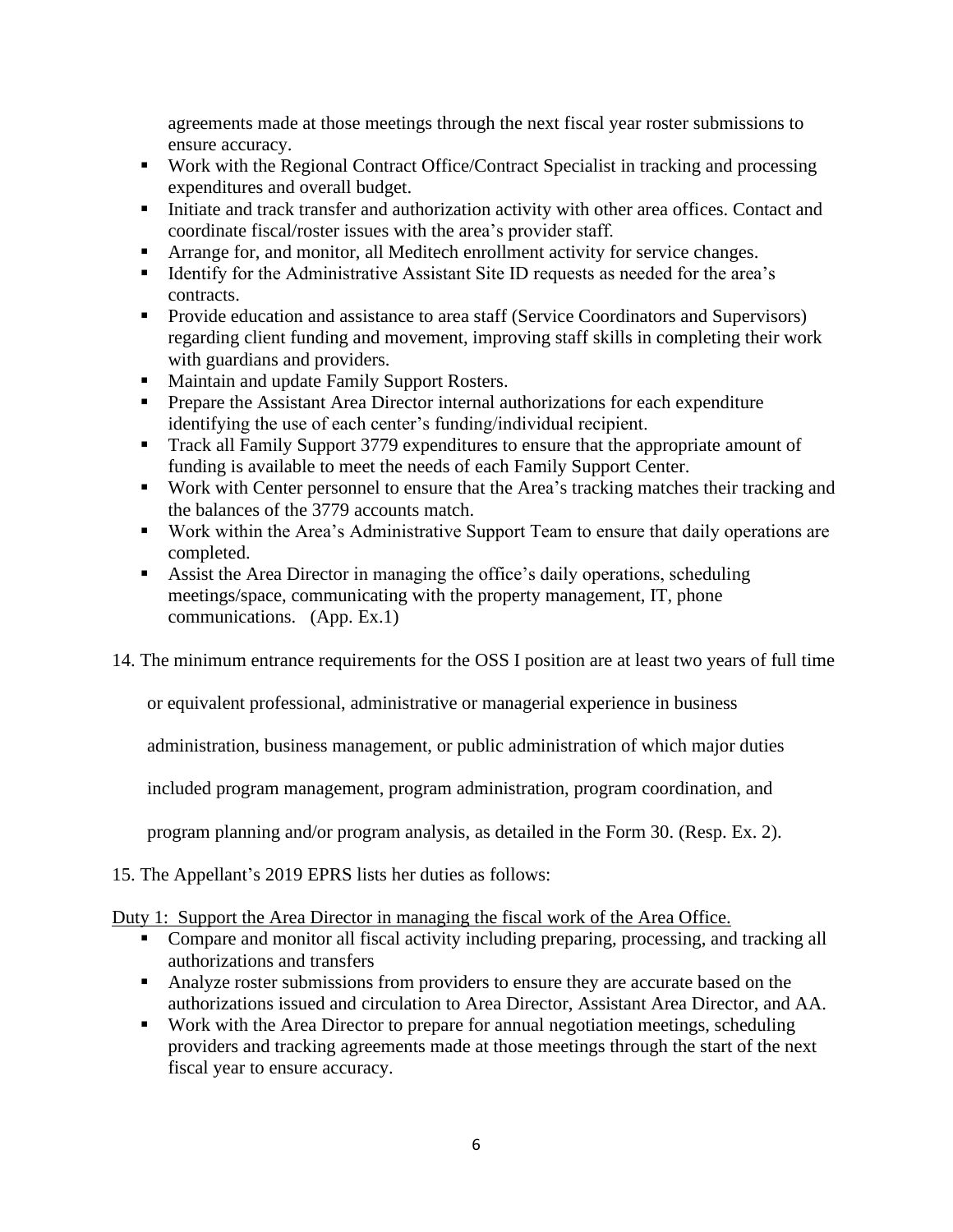- Work with Regional Contract Office/Contract Specialist in tracking and processing expenditures and overall budget within allocations, using the Drawdown and the POS.
- **•** Initiate and track transfer and authorization activity with other area offices/regions.
- Contact and coordinate fiscal issues with the area's provider staff.
- **•** Process, track and review for accuracy, absence day and residential billing.
- Monitor billing of contract using the Contract Specialist's utilization spreadsheet, to ensure that providers are able to bill out and have sufficient funding to meeting individual needs.

Duty 2: Support the Assistant Area Director in managing the Family Support Center's 3779 budgets and rosters. Regularly audit 3779 activity/expenditures with Assistant Area Director and Family Service Center providers.

- Maintain and update with Children's Team staff and Adult staff the lists of children/adults attached to various family support centers – SSSS, Advocates, Tri-Area BAMSI, Project Able.
- **•** Prepare for the Assistant Area Director internal authorizations for each expenditure, identifying the use of each center's funding/individual recipient.
- Track expenditures ensuring that the appropriate amount of funding is available to meet the needs to the Centers.
- Work with Center personnel/Assistant Area Director to ensure that the Area's tracking matches theirs and the balances on the stipend accounts match.
- Assist the Assistant Area Director in audit activity for each Family Service Center's 3779 contract.

Duty 3: Provide administrative support as part of the Area's Administrative Support Team to the Area Director and the Area staff [seven (7) responsibilities listed]....

Duty 4: Support Area Office fiscal and administrative work through use of MT reporting, Meditech, Excel, and Master file [four (4) responsibilities listed]…  $(Resp. Ex. 7)^5$ .

16. The Summary of the OSS series in the Class Specifications (Class Specs) provides that

Employees in this series perform administrative support function such as preparing and analyzing correspondence, reports and other materials as needed; arrange meetings with internal and external contacts; respond to inquiries, assist in various office programs and perform related work as required. (Resp. Ex. 13).

17. A PC I performs the following duties: (1) coordinates and monitors assigned program

activities in order to ensure effective operations and compliance with established standards;

(2) reviews and analyzes data concerning assigned agency programs in order to determine

<sup>5</sup> Resp. Ex. 7 does not indicate what the abbreviations AA, POS and MT are for.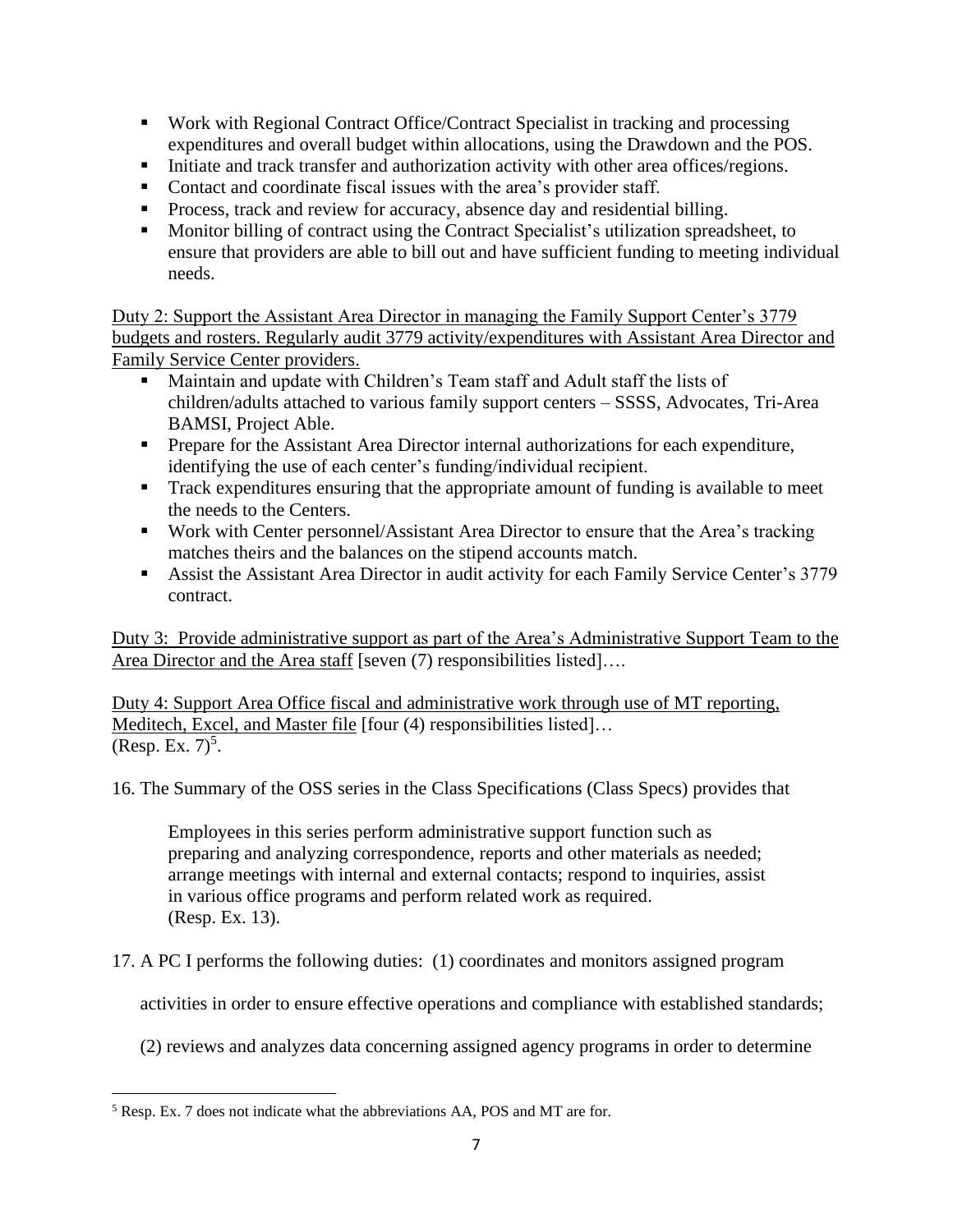progress and effectiveness, to make recommendations for changes in procedures, guidelines, etc. and to devise methods of accomplishing program objectives; (3) provides technical assistance and advice to agency personnel and others concerning assigned programs in order to exchange information, resolve problems and to ensure compliance with established policies, procedures and standards; (4) responds to inquiries from agency staff and others in order to provide information concerning assigned agency programs; (5) maintains liaison with various private, local, state and federal agencies and others in order to exchange information and/or to resolve problems; and (6) performs related duties such as attending meetings and conferences; maintaining records; and preparing reports. (Resp. Ex. 4)

- 18. The Class Specs for the Program Coordinator Series state that the primary purpose of the position is to coordinate, monitor, develop and implement programs for an assigned agency. The minimum requirements are "two years' experience professional, administrative, or managerial experience in business administration, business management, or public administration the major duties of which involved program management, program administration, program coordination, program planning and/or program analysis, or equivalent substitutions…." (Resp. Ex. 4). Further, the Class Spec for the PC Series states that the PC 1 position is the "first-level supervisory job in this series".  $(\underline{Id})$ .
- 19. The Appellant works with over 300 providers who support individuals with intellectual and developmental disabilities including Autism Spectrum Disorder. (Mulligan Testimony; Appellant Testimony).
- 20. The parties agree that the Appellant's primary responsibilities involve two budgetary areas, both involving authorizations for actions contained within already-negotiated contracts. In these job functions, the Appellant, among other responsibilities, looks to the contract number,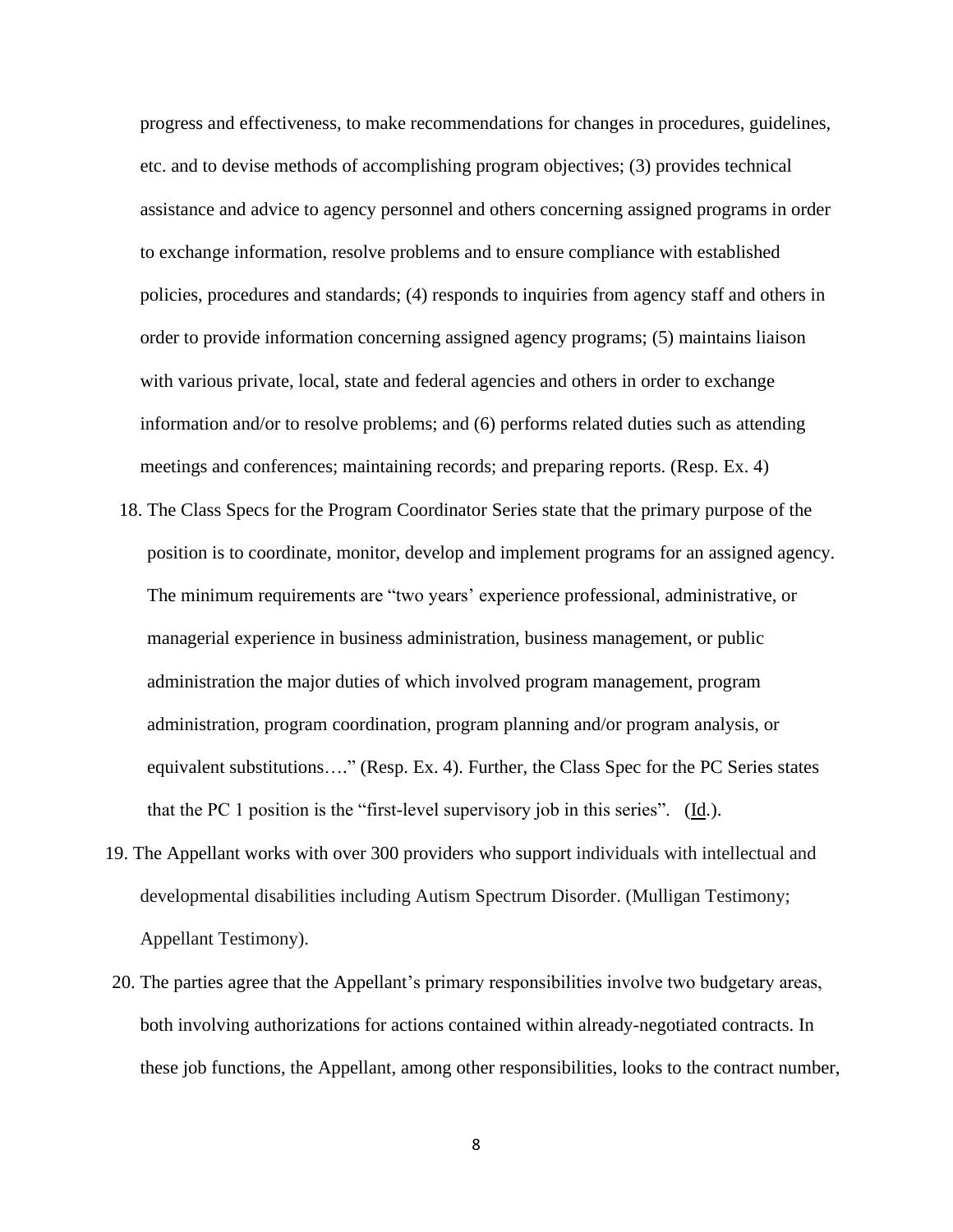whether the service is annualized or a single experience, and reconciles the hours and payment under the contract in order to create the authorization. She also prepares and creates spreadsheets from the established budget and tracks all spending to ensure programs don't overspend. (Mulligan Testimony; Appellant Testimony).

- 21. The Appellant initiates the budget amendment process and after she receives approval from her supervisors, sends the money and tracks the funding. (Mulligan Testimony; Appellant Testimony).
- 22. In the past, an employee at the PC I level performed some of the duties the Appellant now performs. (Appellant Testimony).
- 23 . Ms. Mulligan negotiates the contracts with providers, and facilitates the annual budgetary meetings with providers, which meetings are arranged by the Appellant. The Appellant prepares reports and materials for these meetings. (App. Ex. 2; Mulligan Testimony; Appellant Testimony).
- 24. The Appellant does not supervise anyone in her current position. (Appellant Testimony).
- 25. The Appellant supports office staff and is the internal person for printer issues, initial IT problems, and access cards into the building. (Appellant Testimony; Mulligan Testimony).

## *Legal Standard*

 "Any manager or employee of the commonwealth objecting to any provision of the classification of his office or position may appeal in writing to the personnel administrator and shall be entitled to a hearing upon such appeal . . . . Any manager or employee or group of employees further aggrieved after appeal to the personnel administrator may appeal to the civil service commission. Said commission shall hear all appeals as if said appeals were originally entered before it." G.L. c. 30, § 49.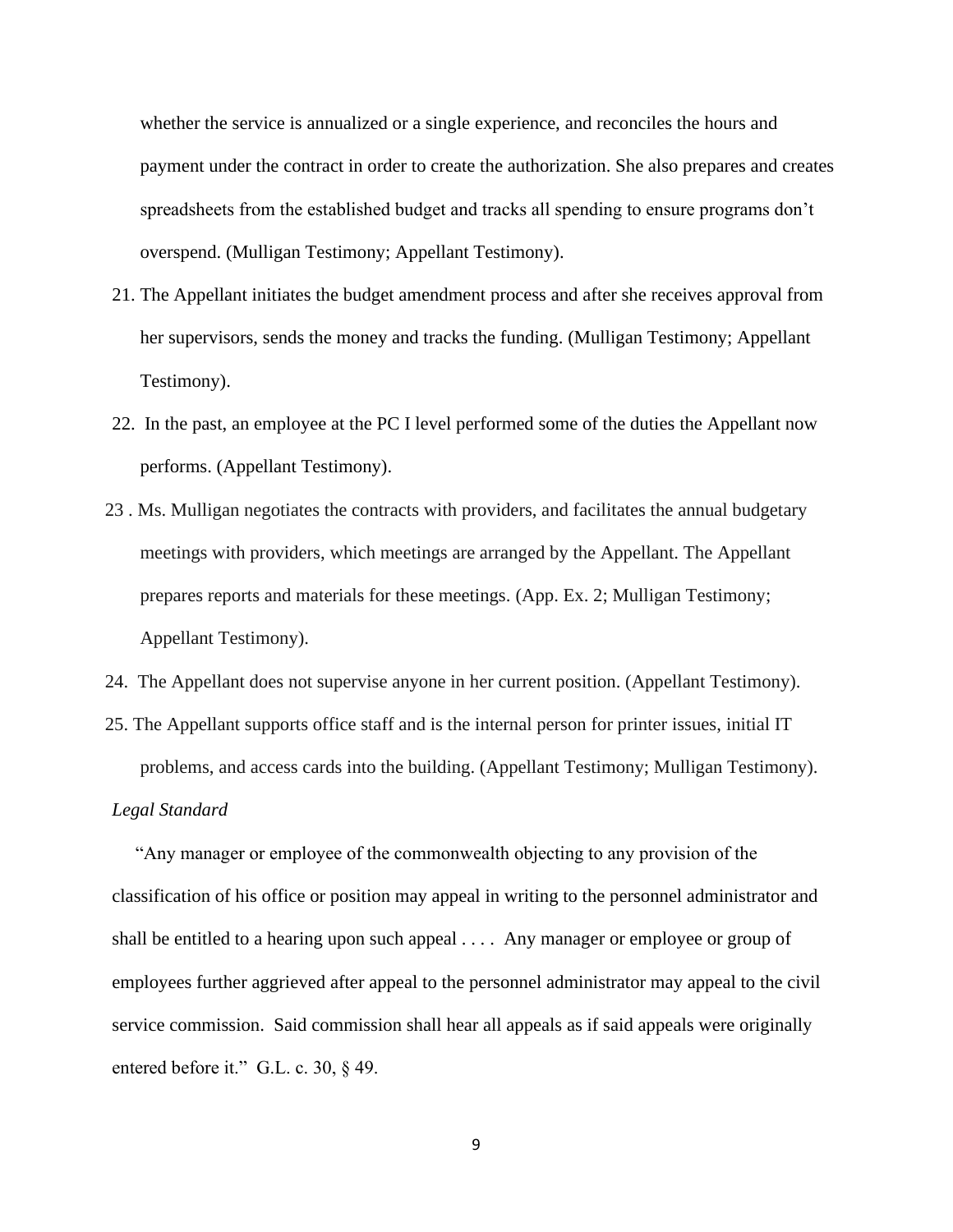The Appellant has the burden of proving that she is improperly classified. To do so, she must show that she performs the duties of the title she seeks more than 50% of the time, on a regular basis. Bhandari v. Exec. Office of Admin. and Finance, 28 MCSR 9 (2015) (finding that "in order to justify a reclassification, an employee must establish that he is performing the duties encompassed within the higher level position a majority of the time . . . ."); Gaffey v. Dep't of Revenue, 24 MCSR 380, 381 (2011).

#### *Parties' Arguments*

The Respondent argues that Appellant does not coordinate program activities, a requirement of the PC I position. Rather, DDS maintains that the Appellant tracks and ensures the accuracy of multiple databases, the majority of which are fiscal in nature. Because her supervisors negotiate and oversee the contracting process, the Appellant's work is necessarily to ensure the contracts are followed and accurately utilized and tracked, but she does not oversee the contracts or total services that are performed. When a contract needs amending, the Appellant brings that request to her supervisors. The Appellant does not supervise other personnel and her work with contracts is administrative in nature.

The Appellant argues that the fiscal work she performs is not merely administrative work and that her interactions with other agencies and providers meet the duties of a PC I. She maintains that the breadth of her responsibilities interacting with multiple significant contracts should qualify her for a PC I position. She ensures accuracy with enrollments for consumers' services, for contract billing purposes, and for appropriate funding sources. Additionally, she maintains multiple spreadsheets using formulas she has created to effectively track the funding amounts. Some of her current job responsibilities were once performed by a PC I, which she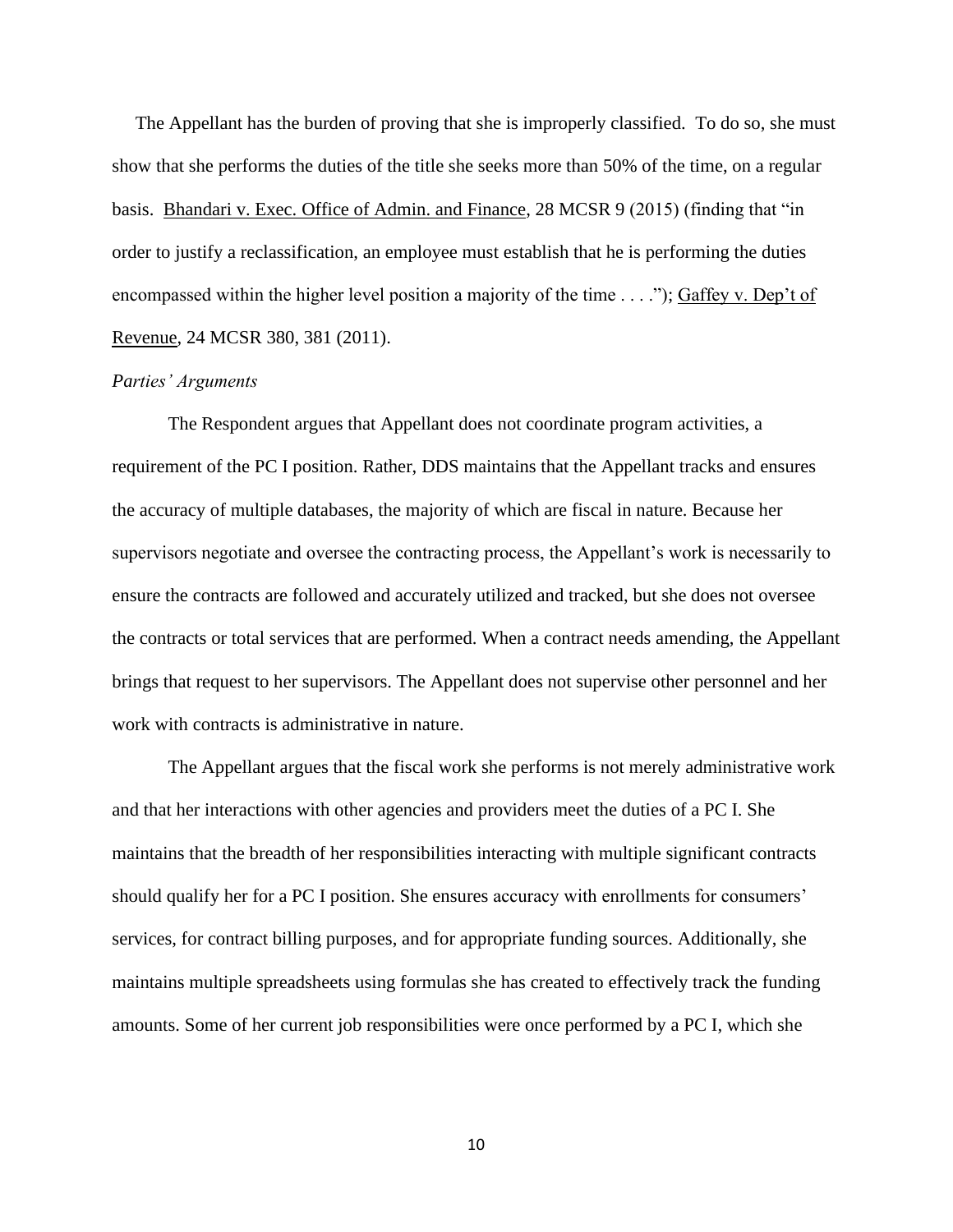believes indicates that she is now performing duties that are not merely administrative responsibilities attributable to an OSS I.

#### *Analysis*

The Appellant has not shown by a preponderance of the evidence that she spends a majority of her time performing the duties and responsibilities of a PC I for the reasons discussed below.

The Appellant has not shown that her job responsibilities involve the first four of a PC I's enumerated duties. A PC I at DDS coordinates and monitors assigned program activities in order to ensure effective operations and compliance with established standards. The Appellant ensures that the fiscal information from multiple funding sources are recorded in accordance with office policy. The Appellant ensures that the services for the many clients in that DDS area are tracked appropriately for fiscal control purposes. These are not activities that coordinate a program, even though the Appellant ensures effective operation of the fiscal databases. As Ms. Connelly found, "preparing, processing, and tracking" is not the same as the PC I responsibility to coordinate and monitor an entire DDS program.

Second, the Appellant does not perform the responsibility of a PC I to review and analyze "data concerning assigned agency programs in order to determine progress and effectiveness, to make recommendations for changes in procedures, guidelines, etc. and to devise methods of accomplishing program objectives [or] make recommendations for changes in procedures and guidelines." The Appellant does analyze fiscal data concerning a Family Support Center's budgets and rosters by preparing for internal authorizations each expenditure and ensuring that the appropriate amount of funding is available to meet the Family Support Center's needs. She also reviews the use of funding to make sure there is enough funding with the existing contract to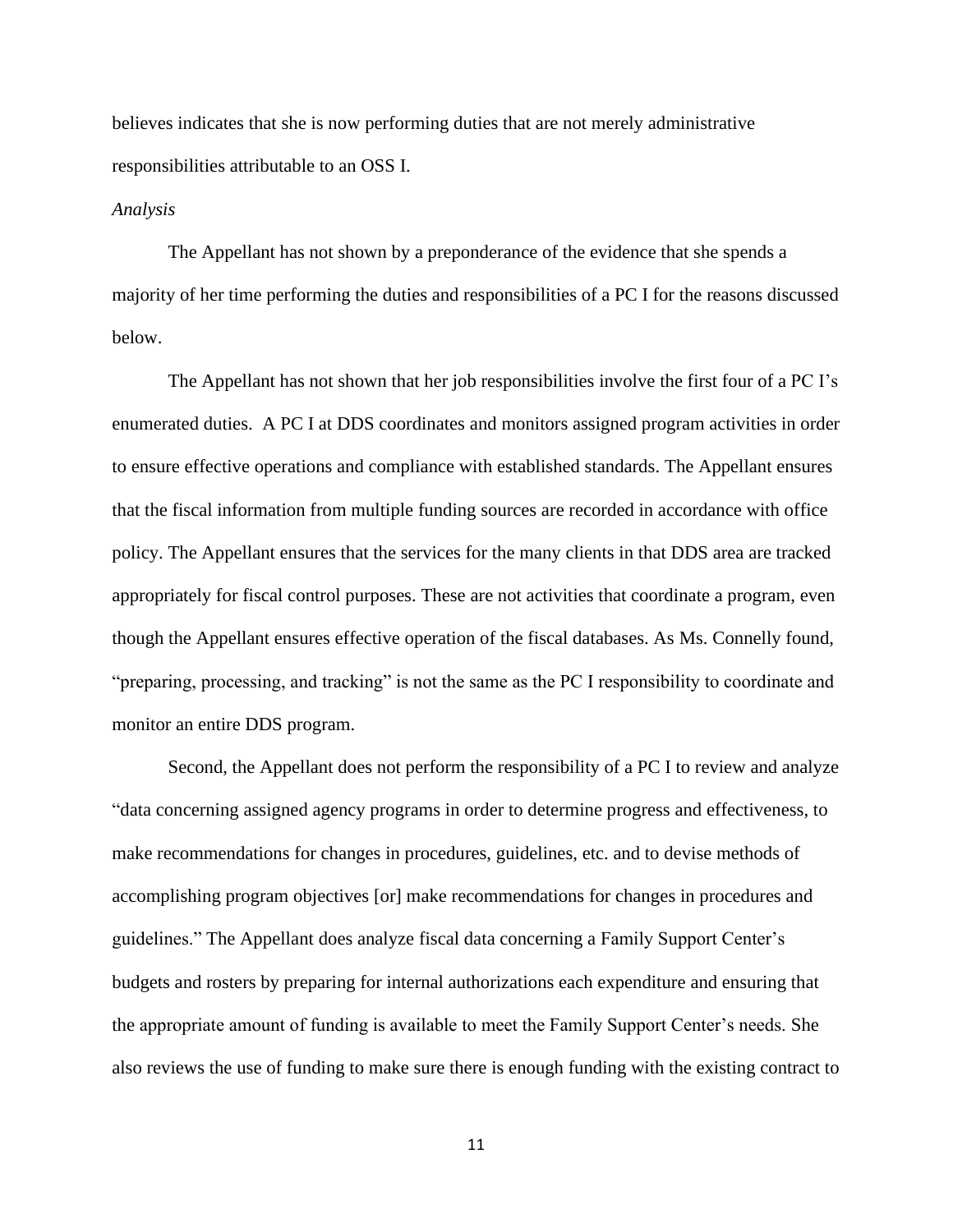provide requested services. However, the Appellant does not use this information to change agency procedures and guidelines or devise methods of accomplishing DDS's program objectives. Further, the Appellant does not review or analyze data about DDS's programs in order to determine progress and effectiveness.

Regarding the third and fourth responsibility of a PC I: "provides technical assistance and advice to agency personnel and others concerning assigned programs in order to exchange information, resolve problems and to ensure compliance with established policies, procedures and standards" and "responds to inquiries from agency staff and others in order to provide information concerning assigned agency programs", the Appellant arguably gives technical assistance and advice to agency personnel. The word "agency" may be a source of disagreement here. DDS uses the word "agency" to refer to each service provider, whereas the OEHHS Specs generally refer to "agency" as a state or federal agency. The Appellant works with many service providers and ensures that services are provided in accordance with existing contracts, all the while recording transfers and changes in established databases. The record does not show, however, that she is giving technical assistance about the fiscal programs with which she works to other DDS staff or a federal agency. 6

The Appellant performs the fifth and sixth enumerated PC I responsibilities, but not for the majority of her hours on the job. These duties involve interacting with various private, local, state and federal agencies and others in order to exchange information and/or to resolve problems. She also performs "related duties such as attending meetings and conferences; maintaining records; and preparing reports." The Appellant communicates with contract specialists within DDS and others to ensure that the balances on the stipend accounts match the

<sup>&</sup>lt;sup>6</sup> Even if the term "providing technical assistance" is liberally construed, the Appellant has not shown that this duty would comprise 51% of all of her duties.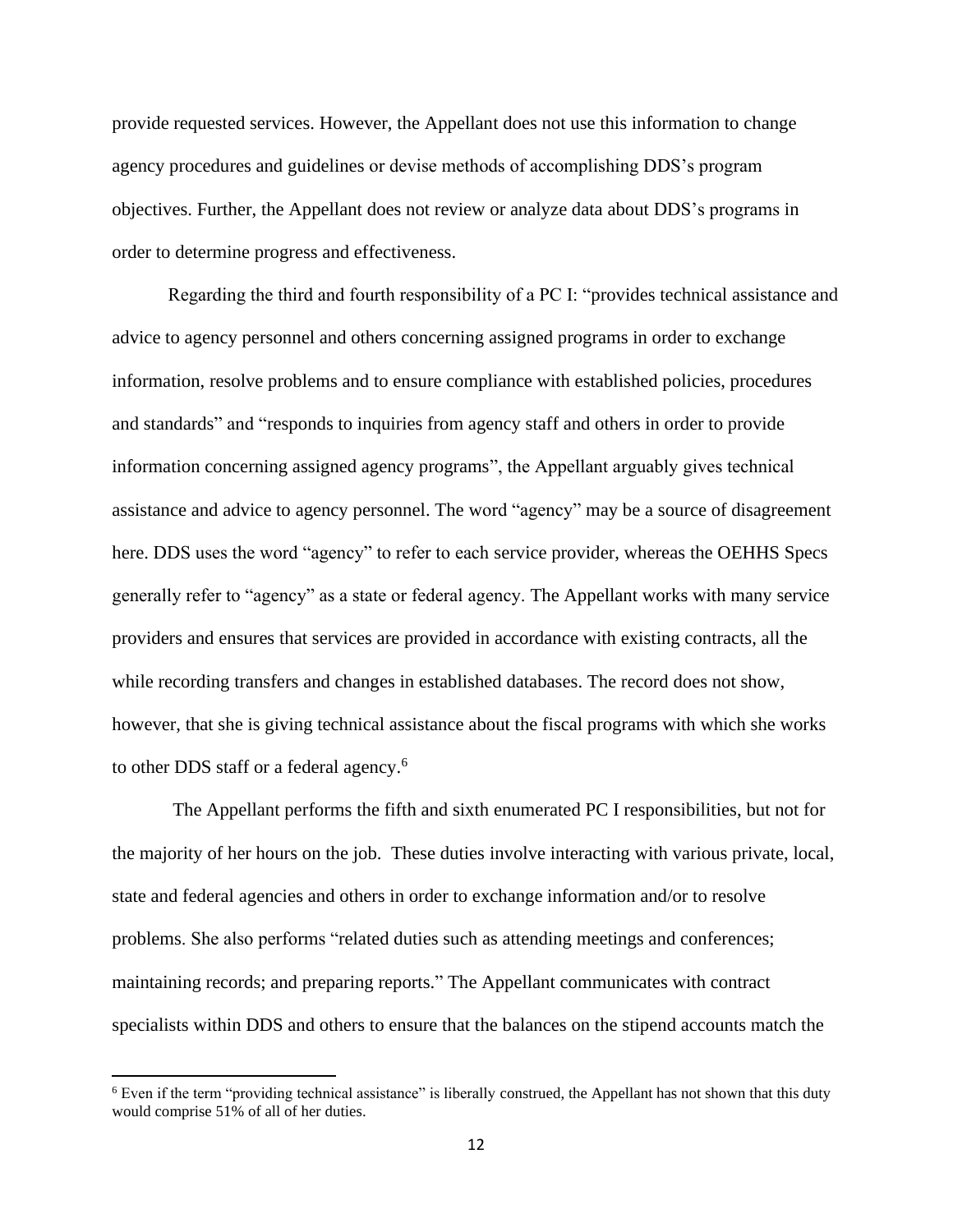contracts. When an amendment to a contract is needed based on a provider or client request, she informs her supervisor and ensures the process is completed. In addition, she prepares agencyspecific reports regarding annual budgets for the Area Director in preparation for annual contract negotiation meetings, and she maintains and updates DDS staff with the lists of children/adults attached to various family support centers. In this way, she exchanges information, maintains records and prepares reports. The record does not show, however, that she performs these duties 51% of the time.

The Appellant's work at the DDS involves discharging important fiscal responsibilities for the purpose of bettering opportunities for clients of DDS. This is work that is valued by her supervisor and agency. The Appellant has not, however, shown that she is performing the job duties of a PC I at least 51% of the time. Therefore, the reclassification to a PC I is not warranted.

For all of the above reasons, the Appellant's appeal under Docket No. C-20-014 is hereby

#### *denied.*

Civil Service Commission

*/s/ Cynthia A. Ittleman*  Cynthia A. Ittleman Commissioner

By a vote of the Civil Service Commission (Bowman, Chair; Camuso, Ittleman, Tivnan, and Stein, Commissioners) on July 1, 2021.

Either party may file a motion for reconsideration within ten days of the receipt of this Commission order or decision. Under the pertinent provisions of the Code of Mass. Regulations, 801 CMR 1.01(7)(l), the motion must identify a clerical or mechanical error in the decision or a significant factor the Agency or the Presiding Officer may have overlooked in deciding the case. A motion for reconsideration does not toll the statutorily prescribed thirty-day time limit for seeking judicial review of this commission order or decision.

Under the provisions of G.L. c. 31, § 44, any party aggrieved by this Commission order or decision may initiate proceedings for judicial review under G.L. c. 30A, § 14 in the superior court within thirty (30) days after receipt of this order or decision. Commencement of such proceeding shall not, unless specifically ordered by the court, operate as a stay of this Commission order or decision. After initiating proceedings for judicial review in Superior Court, the plaintiff, or his/her attorney, is required to serve a copy of the summons and complaint upon the Boston